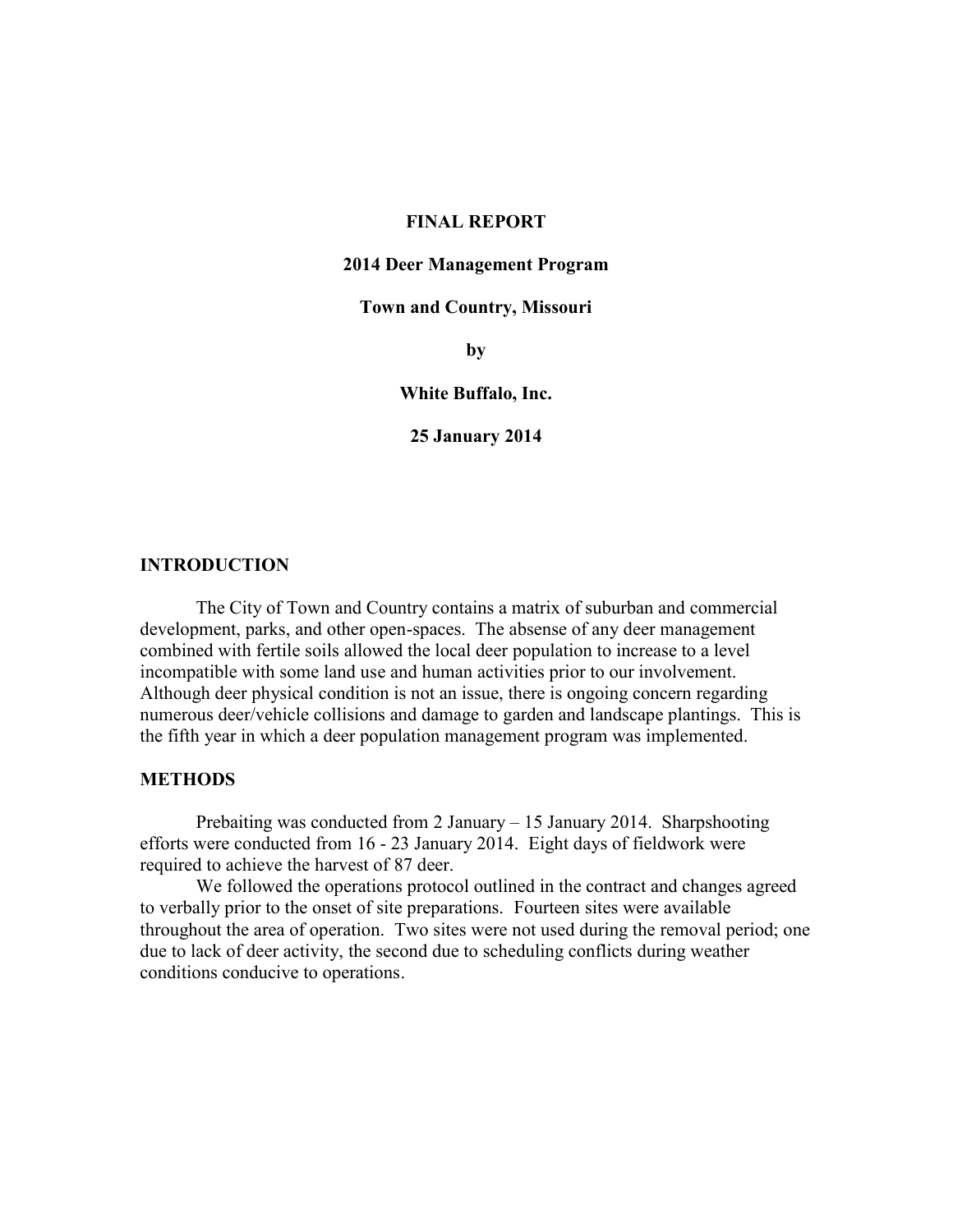## **RESULTS**

The entire data set generated from harvested deer is represented in the spreadsheet entitled "City of Town and Country - Deer Harvest: 16-23 January 2014 (Appendix A). The overall harvest demographics are summarized in Table 1. Harvest by day is summarized in Table 2. Harvest breakdown based on Ward is summarized in Table 3. We expended 276 person-hours for the sharpshooting activities (87 deer harvested) resulting in 3.1 person hours per deer harvested. This was a  $\sim$ 10% decrease over the previous year effort (3.4 person hours per deer).

**Table 1.** Sex and age class of deer harvested in Town and Country, Missouri from 16- 23 January 2014.

| AGE            | $# \text{ MALE } (\% )$ | # FEMALE<br>(% | # COMBINED |
|----------------|-------------------------|----------------|------------|
| Yearling/Adult | 42 $(48%)$              | 24(28%)        | 66(76%)    |
| Fawns          | 16 (18%)                | 5(6%)          | 21(24%)    |
| Total          | 58 (66%)                | $34\%$<br>29 ( | $(00\%)$   |

**Table 2.** Number of deer harvested by day during the 8 days of field operations.

|             | Ħ                |             | #                |             | Ħ                |
|-------------|------------------|-------------|------------------|-------------|------------------|
| <b>DATE</b> | <b>Harvested</b> | <b>DATE</b> | <b>Harvested</b> | <b>DATE</b> | <b>Harvested</b> |
| 1/16/14     | . 4              | 1/19/14     |                  | 1/22/14     |                  |
| 1/17/14     | 19               | 1/20/14     | 19               | 1/23/14     |                  |
| 18/14       |                  | /21/14      |                  |             |                  |

**Table 3.** Deer harvest by Ward

|      | #                |  |  |
|------|------------------|--|--|
| Ward | <b>Harvested</b> |  |  |
|      | $17(20\%)$       |  |  |
|      | 47 (54%)         |  |  |
|      | 18 (20%)         |  |  |
|      | 5(6%)            |  |  |

#### **Pregnancy rates**

It was too early in pregnancy to identify and count fetuses.

## **Population estimates**

See attached population estimation report.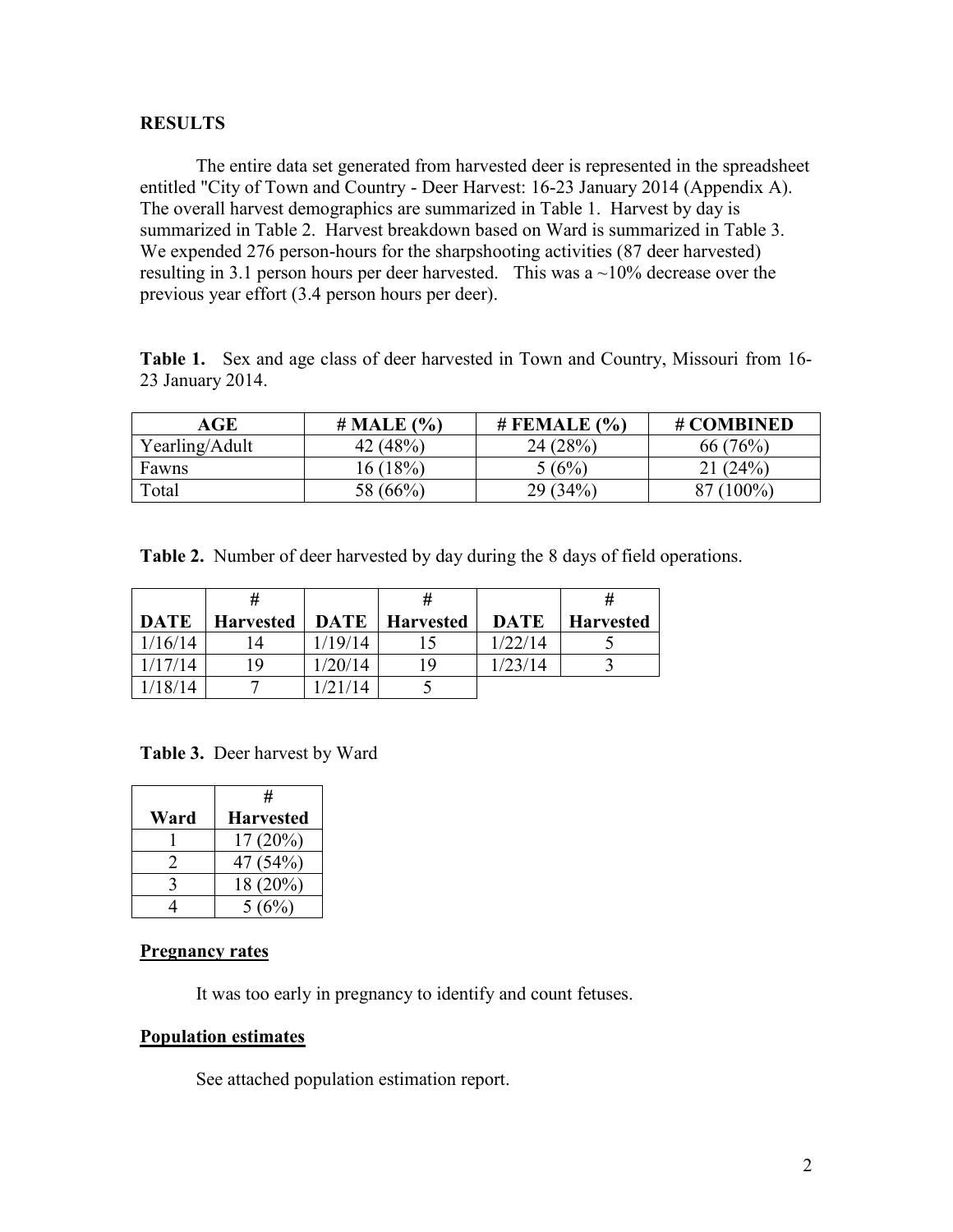#### **DISCUSSION**

Recreational feeding could be a problem in several areas of the City. This absolutely affects our ability to address deer in these areas. One impact of recreational feeding is the diminished efficiency when trying to remove deer in proximity (bait used for management is ineffective if artificial foods are made available elsewhere). Aside from increased costs because of inefficiency due to recreational feeding, there are compounded safety concerns for the residents of Town and Country by limiting our ability to remove deer in those neighborhoods. Based on visual sightings during the population estimate and the lack of deer predictability near the Brook Mill neighborhood it is suspected that some residences in the vicinity feed deer recreationally. This theory is further substantiated by the large number of deer/vehicle collisions occurring proximate to the neighborhood.

The neighborhoods along and around Thornhill Road continue to pose management challenges. After relative success in the area (10 deer removed), numerous deer were still observed during the population estimate. Specifically, several deer were detected in the Manor Hill/Woodmark area and also along eastern Thornhill near Topping. Securing additional culling sites, proximate to these areas, may prove to be beneficial in the future. Numerous deer also were observed along Mason Road adjacent to Queeny Park and in the Kings Glen and Williamsburg estates area. Currently there are no management efforts in these areas due to lack of access.

Management efforts in Ward 2 benefited from the inclusion of an additional point of access. Two sites, in Ward 2, accounted for 33% of the total harvest, while requiring only 21% of the total effort. Weather related challenges resulted in the diminished harvest in Ward 4. Access remains the key to addressing the concerns of residents who are still experiencing an overabundance of deer in their neighborhoods.

Harvest results from specific sites ranged from a high of 15 deer to a low of 0. Two sites produced no harvest return for the effort expended.

We would like to thank the following individuals and organizations for assistance provided prior to and during the culling period; Gary Hoelzer, Tom Thousand, Fred Meyland-Smith, Lynn Wright, and John's Butcher Shop (venison processing for charitable donation).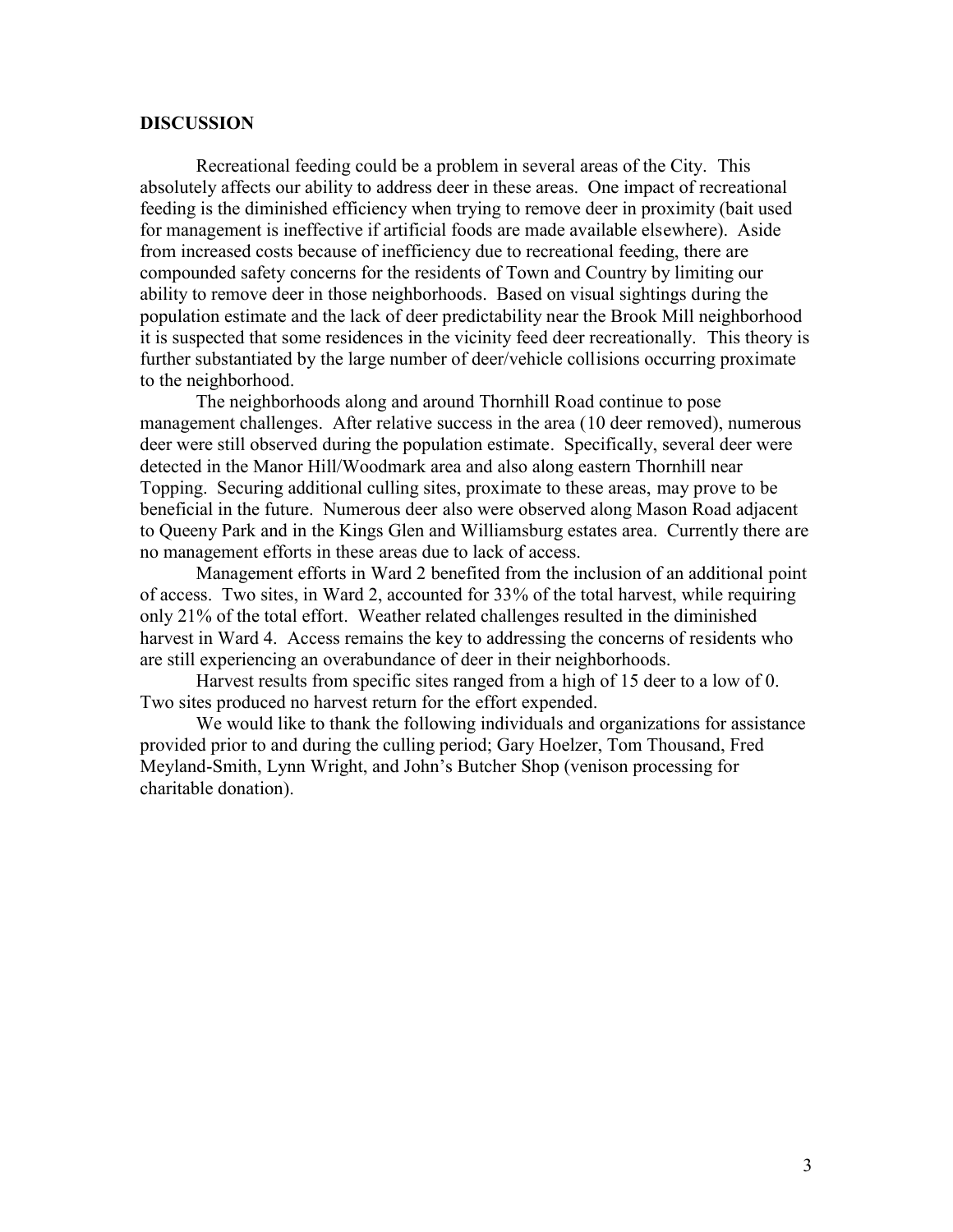# **Appendix A**

# **City of Town and Country – Deer Harvest: 16-23 January 2014**

| <b>DATE</b>          | TAG# | <b>SEX</b>              | <b>AGE</b>       | <b>Street Address</b>  |
|----------------------|------|-------------------------|------------------|------------------------|
| 1/16/14              | 001  | M                       | 0.5              | Des Peres              |
| 1/16/14              | 002  | M                       | 0.5              | Des Peres              |
| 1/16/14              | 003  | $\mathbf{F}$            | 0.5              | Des Peres              |
| 1/16/14              | 004  | M                       | 1.5              | Des Peres              |
| 1/16/14              | 005  | $\mathbf{F}$            | 2.5              | Des Peres              |
| 1/16/14              | 006  | $\overline{F}$          | 4.5              | Des Peres              |
| 1/16/14              | 007  | $\mathbf{F}$            | $6.5+$           | Mason Knoll            |
| 1/16/14              | 008  | $\mathbf{F}$            | 3.5              | Mason Knoll            |
| 1/16/14              | 009  | $\mathbf M$             | 2.5              | Mason Knoll            |
| 1/16/14              | 010  | M                       | 1.5              | <b>Barrett Station</b> |
| 1/16/14              | 011  | M                       | 1.5              | <b>Barrett Station</b> |
| 1/16/14              | 012  | M                       | $\overline{1.5}$ | <b>Barrett Station</b> |
| 1/16/14              | 013  | M                       | 1.5              | <b>Barrett Station</b> |
| 1/16/14              | 014  | $\mathbf{F}$            | 2.5              | <b>Barrett Station</b> |
| $\overline{1/17/14}$ | 015  | M                       | 1.5              | Thornfield             |
| $\frac{1}{17}/14$    | 016  | M                       | 1.5              | Thornfield             |
| 1/17/14              | 017  | $\mathbf M$             | 2.5              | Thornfield             |
| 1/17/14              | 018  | $\overline{\mathbf{M}}$ | $\overline{1.5}$ | Thornfield             |
| 1/17/14              | 019  | $\mathbf M$             | 0.5              | Dry Ridge              |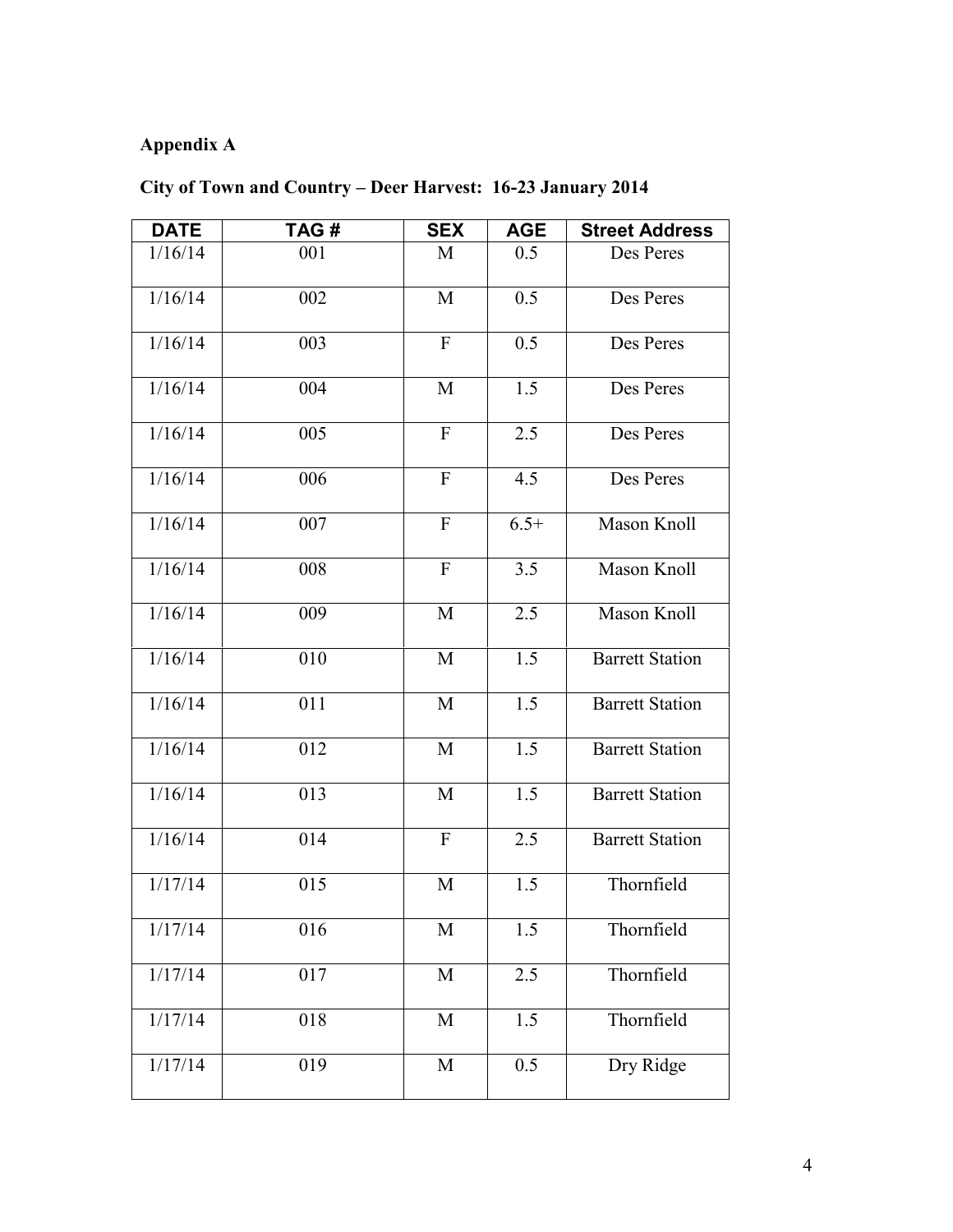| 1/17/14 | 020              | M                         | 1.5              | Dry Ridge  |
|---------|------------------|---------------------------|------------------|------------|
| 1/17/14 | 021              | M                         | $\overline{1.5}$ | Dry Ridge  |
| 1/17/14 | 022              | M                         | 1.5              | Dry Ridge  |
| 1/17/14 | 023              | M                         | 0.5              | Dry Ridge  |
| 1/17/14 | 024              | $\mathbf F$               | 5.5              | Dry Ridge  |
| 1/17/14 | 025              | M                         | 3.5              | Dry Ridge  |
| 1/17/14 | 026              | $\boldsymbol{\mathrm{F}}$ | $6.5+$           | Old Colony |
| 1/17/14 | 027              | ${\bf F}$                 | 1.5              | Old Colony |
| 1/17/14 | 028              | ${\bf F}$                 | 0.5              | Old Colony |
| 1/17/14 | 029              | ${\bf F}$                 | 0.5              | Old Colony |
| 1/17/14 | 030              | M                         | 1.5              | Old Colony |
| 1/17/14 | 031              | M                         | 0.5              | Old Colony |
| 1/17/14 | 032              | M                         | 0.5              | Old Colony |
| 1/17/14 | 033              | M                         | 0.5              | Old Colony |
| 1/18/14 | 034              | M                         | 1.5              | Tecumseh   |
| 1/18/14 | $\overline{035}$ | M                         | 2.5              | Tecumseh   |
| 1/18/14 | 036              | $\mathbf{F}$              | 2.5              | Mason Wood |
| 1/18/14 | 037              | M                         | 3.5              | Mason Wood |
| 1/18/14 | 038              | M                         | 2.5              | Mason Wood |
| 1/18/14 | 039              | M                         | 1.5              | Mason Wood |
| 1/18/14 | 040              | M                         | 1.5              | Mason Wood |
| 1/19/14 | 041              | $\mathbf{F}$              | $6.5+$           | Dry Ridge  |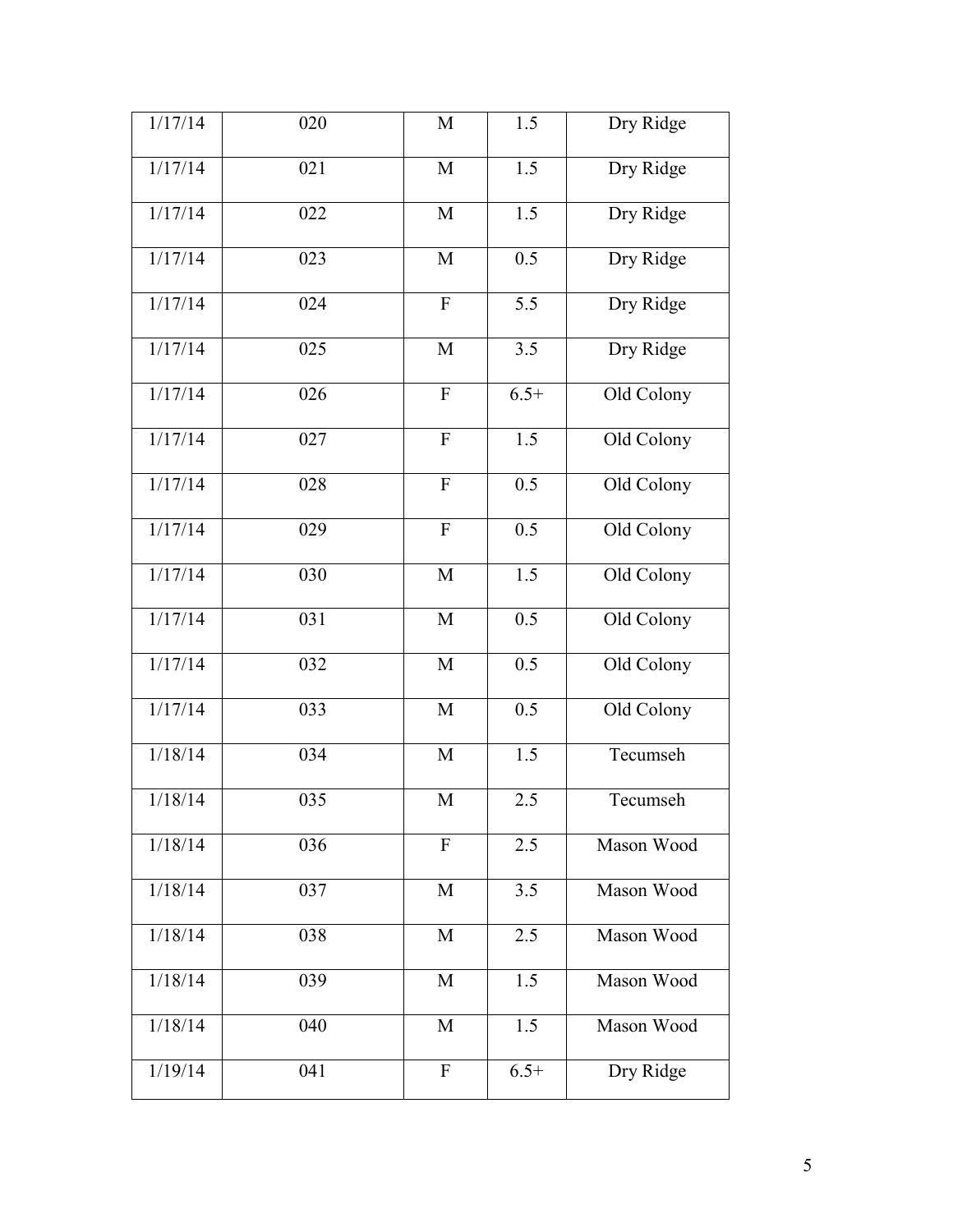| 1/19/14 | 042 | ${\bf F}$                 | 1.5              | Dry Ridge  |
|---------|-----|---------------------------|------------------|------------|
| 1/19/14 | 043 | $\boldsymbol{\mathrm{F}}$ | 6.5              | Dry Ridge  |
| 1/19/14 | 044 | M                         | 0.5              | Dry Ridge  |
| 1/19/14 | 045 | $\overline{F}$            | $6.5+$           | Dry Ridge  |
| 1/19/14 | 046 | M                         | 0.5              | Dry Ridge  |
| 1/19/14 | 047 | $\mathbf M$               | 0.5              | Dry Ridge  |
| 1/19/14 | 048 | ${\bf F}$                 | 3.5              | Weidman    |
| 1/19/14 | 049 | $\mathbf M$               | 5.5              | Weidman    |
| 1/19/14 | 050 | M                         | 4.5              | Weidman    |
| 1/19/14 | 051 | M                         | 4.5              | Weidman    |
| 1/19/14 | 052 | $\mathbf M$               | 1.5              | Weidman    |
| 1/19/14 | 053 | M                         | 1.5              | Weidman    |
| 1/19/14 | 054 | $\mathbf M$               | 3.5              | Weidman    |
| 1/19/14 | 055 | M                         | 2.5              | Weidman    |
| 1/20/14 | 056 | ${\bf F}$                 | 0.5              | Old Colony |
| 1/20/14 | 057 | ${\bf F}$                 | $\overline{1.5}$ | Old Colony |
| 1/20/14 | 058 | $\mathbf M$               | 0.5              | Old Colony |
| 1/20/14 | 059 | M                         | 0.5              | Old Colony |
| 1/20/14 | 060 | $\mathbf M$               | 1.5              | Old Colony |
| 1/20/14 | 061 | $\mathbf M$               | 1.5              | Old Colony |
| 1/20/14 | 062 | M                         | 3.5              | Old Colony |
| 1/20/14 | 063 | M                         | 0.5              | Sellenrick |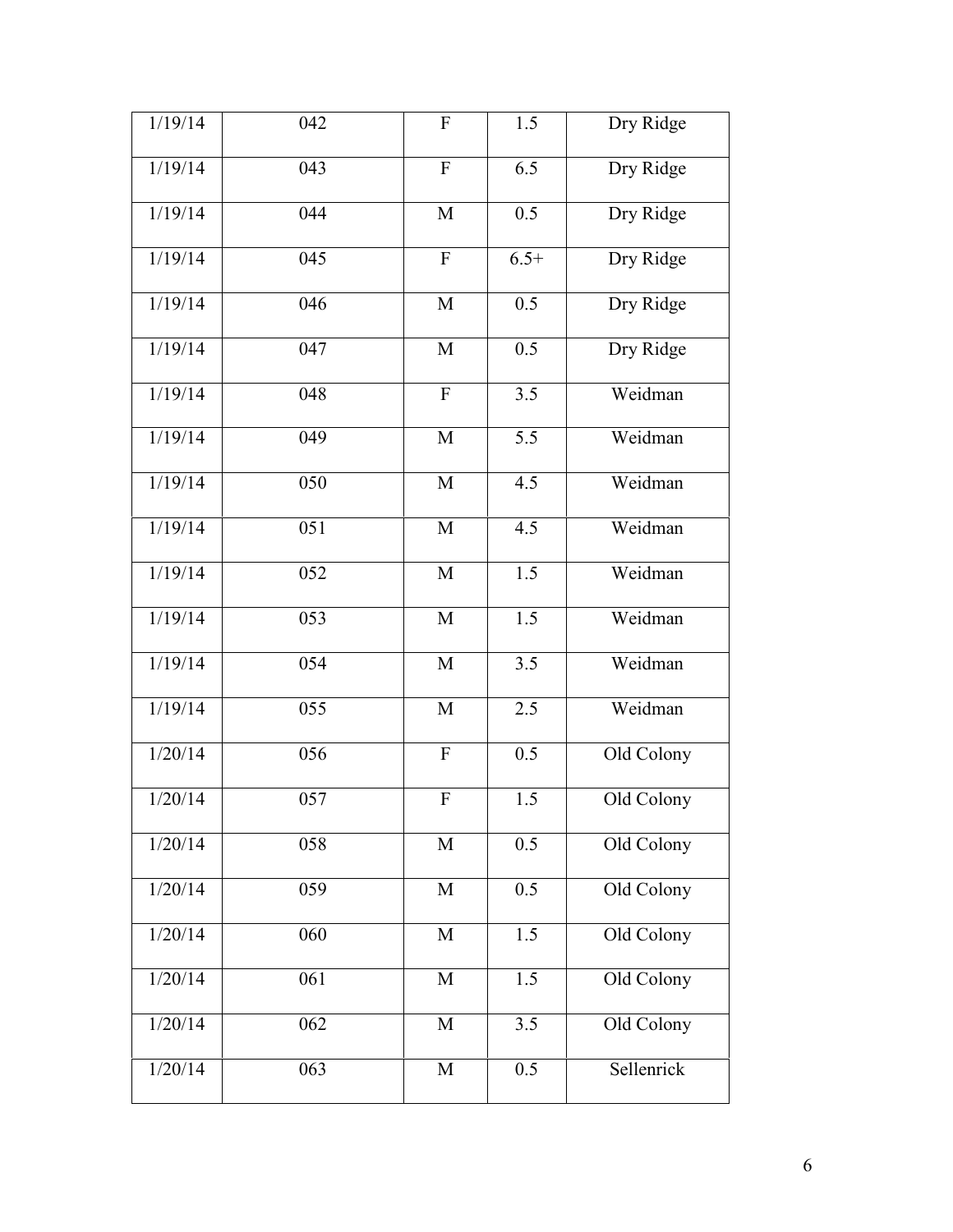| 1/20/14 | 064 | M              | 0.5              | Sellenrick             |
|---------|-----|----------------|------------------|------------------------|
| 1/20/14 | 065 | M              | 0.5              | Sellenrick             |
| 1/20/14 | 066 | M              | 1.5              | Sellenrick             |
| 1/20/14 | 067 | $\mathbf{F}$   | 4.5              | Sellenrick             |
| 1/20/14 | 068 | $\mathbf M$    | 1.5              | Sellenrick             |
| 1/20/14 | 069 | M              | 1.5              | Sellenrick             |
| 1/20/14 | 070 | M              | 2.5              | Sellenrick             |
| 1/20/14 | 071 | $\mathbf M$    | 1.5              | Sellenrick             |
| 1/20/14 | 072 | M              | 1.5              | Tecumseh               |
| 1/20/14 | 073 | $\overline{F}$ | $\overline{3.5}$ | Tecumseh               |
| 1/20/14 | 074 | ${\bf F}$      | 1.5              | Tecumseh               |
| 1/21/14 | 075 | M              | 1.5              | Mason Wood             |
| 1/21/14 | 076 | ${\bf F}$      | 4.5              | Weidman                |
| 1/21/14 | 077 | ${\bf F}$      | 1.5              | Weidman                |
| 1/21/14 | 078 | $\rm F$        | 1.5              | Weidman                |
| 1/21/14 | 079 | M              | $\overline{1.5}$ | Weidman                |
| 1/22/14 | 080 | M              | 2.5              | Mason Knoll            |
| 1/22/14 | 081 | ${\bf F}$      | 5.5              | <b>Barrett Station</b> |
| 1/22/14 | 082 | $\mathbf{F}$   | 1.5              | <b>Barrett Station</b> |
| 1/22/14 | 083 | M              | 3.5              | Sellenrick             |
| 1/22/14 | 084 | M              | 1.5              | Sellenrick             |
| 1/23/14 | 085 | $\overline{F}$ | 3.5              | <b>Barrett Station</b> |